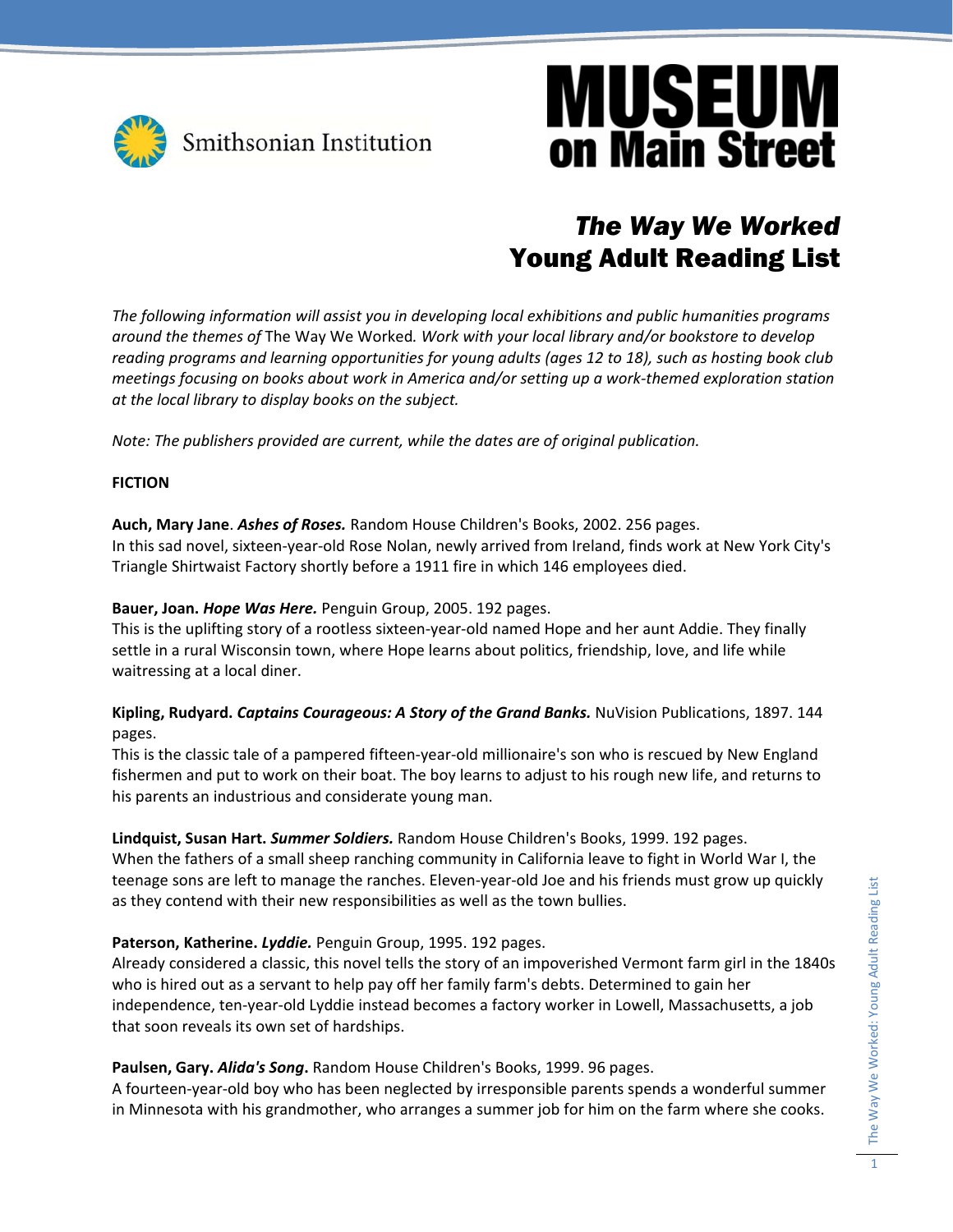

# **MUSEUM**<br>on Main Street

Farm life offers good food, peaceful evenings, and the camaraderie and routine of hard work, giving the boy strength and faith in himself.

## **Ryan, Pam Munoz.** *Esperanza Rising*. Scholastic, Inc., 2000. 288 pages.

Thirteen‐year‐old Esperanza and her newly widowed mother are forced to leave their comfortable existence in Mexico to work in a Mexican‐American migrant worker camp in the San Joaquin Valley during the Great Depression. Esperanza is not ready for the hard labor, financial struggles, or lack of acceptance, but when their new life is threatened, she must find a way to rise above her difficult circumstances.

**Simmons, Michael.** *Pool Boy.* Random House Children's Books, 2003. 192 pages.

Fifteen-year-old Brett Gerson is both an engaging and infuriating anti-hero who has it all, until his dad is jailed for insider trading and he is forced to take a summer job assisting the man who used to clean his family's swimming pool. Brett struggles to adjusts to his new life in a lower-income bracket in this modern coming‐of‐age story.

**Soto, Gary.** *Jesse.* Houghton Mifflin Harcourt, 2006. 180 pages.

An artistic and religious seventeen‐year‐old is forced to work as a field laborer while he attends junior college. In this quiet story of hope and faith, Jesse perseveres amid family dysfunction, ethnic injustice, romantic attractions, and confusion about his priorities and goals.

## **NONFICTION**

**Atkin, S. Beth.** *Voices from the Fields***.** Little, Brown Books for Young Readers, 2000. 96 pages. Photographs, poems in both Spanish and English, and interviews with nine children from California's Salinas Valley reveal the hardships and hopes of Mexican American migrant farm workers and their families. They tell of working in the fields, the importance of family, problems of gangs and prejudice, and their efforts to become educated so that the next generation will have better opportunities.

**Colman, Penny.** *Where the Action Was: Women War Correspondents in World War II.* Random House Children's Books, 2002. 128 pages.

Maps, newspaper headlines, and photographs illustrate how, in spite of U.S. military regulations that forbade women to cover combat, these brave female journalists worked the front lines in World War II and laid a path for others to follow.

## **Also by Colman:** *Rosie the Riveter: Women Working on the Home Front in World War II.* Random House Children's Books, 1998. 128 pages.

From 1942 to 1945 more than eighteen million women, many of whom had never before held a job, entered the work force to help the U.S. fight World War II. Illustrated through first-hand accounts, propaganda posters, and period photographs, their unprecedented participation changed the course of history for American women and the country as a whole.